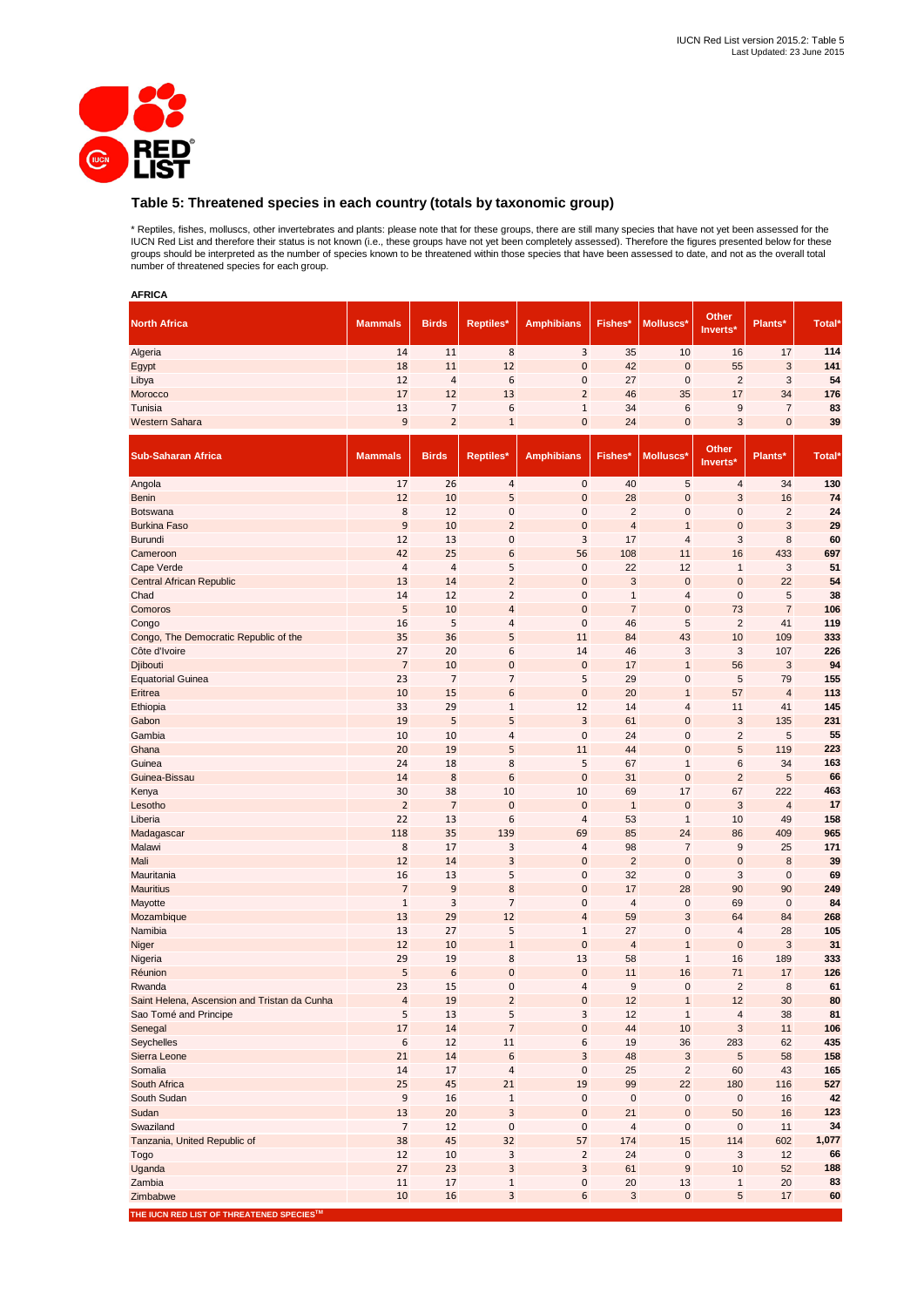## **ANTARCTIC**

| <b>MILAIVILLY</b>                            |                |              |           |                   |         |           |                   |         |       |
|----------------------------------------------|----------------|--------------|-----------|-------------------|---------|-----------|-------------------|---------|-------|
| <b>Antarctic</b>                             | <b>Mammals</b> | <b>Birds</b> | Reptiles* | <b>Amphibians</b> | Fishes* | Molluscs* | Other<br>Inverts* | Plants* | Total |
| Antarctica                                   |                | 4            |           | 0                 |         |           |                   |         |       |
| <b>Bouvet Island</b>                         |                |              | $\Omega$  |                   |         |           |                   |         |       |
| <b>French Southern Territories</b>           |                | 12           | 4         |                   |         |           |                   |         | 22    |
| <b>Heard Island and McDonald Islands</b>     |                | 10           | $\Omega$  | $\Omega$          |         |           |                   | 0       | 12    |
| South Georgia and the South Sandwich Islands |                | 6            |           | 0                 |         |           |                   |         |       |
|                                              |                |              |           |                   |         |           |                   |         |       |

| <b>ASIA</b>                            |                |                |                |                   |         |                |                   |                |                    |
|----------------------------------------|----------------|----------------|----------------|-------------------|---------|----------------|-------------------|----------------|--------------------|
| <b>East Asia</b>                       | <b>Mammals</b> | <b>Birds</b>   | Reptiles*      | <b>Amphibians</b> | Fishes* | Molluscs*      | Other<br>Inverts* | Plants*        | Total <sup>*</sup> |
| China                                  | 74             | 85             | 43             | 88                | 130     | 15             | 61                | 544            | 1,040              |
| Hong Kong                              | $\overline{2}$ | 20             | 5              | 5                 | 13      |                | $\overline{7}$    | $\overline{7}$ | 60                 |
| Japan                                  | 27             | 39             | 14             | 19                | 72      | 33             | 137               | 23             | 364                |
| Korea, Democratic People's Republic of | 9              | 25             | $\overline{2}$ | $\mathbf{1}$      | 16      | $\overline{0}$ | 3                 | 8              | 64                 |
| Korea, Republic of                     | 9              | 28             | $\overline{2}$ | 3                 | 23      | $\mathbf{0}$   | 4                 | $\overline{7}$ | 76                 |
| Macao                                  | $\mathbf{0}$   | $\overline{4}$ | $\mathbf{1}$   | $\mathbf{0}$      | 5       | $\mathbf{0}$   |                   | $\mathbf{0}$   | 11                 |
| Mongolia                               | 11             | 20             | $\mathbf{0}$   | 0                 | 2       | $\mathbf{0}$   | 3                 | $\mathbf{0}$   | 36                 |
| Taiwan, Province of China              | 10             | 22             | 9              | 10                | 63      |                | 127               | 83             | 325                |

| <b>North Asia</b>         | <b>Mammals</b> | <b>Birds</b> | Reptiles* | <b>Amphibians</b> | Fishes* | Molluscs* | <b>Other</b><br>Inverts* | Plants* | Total* |
|---------------------------|----------------|--------------|-----------|-------------------|---------|-----------|--------------------------|---------|--------|
| <b>Belarus</b>            |                |              |           |                   |         |           |                          |         | 21     |
| Moldova                   |                |              |           |                   |         |           | ັ                        |         | 29     |
| <b>Russian Federation</b> | 31             | 49           |           |                   | 37      | ö         | 28                       | 55      | 217    |
| Ukraine                   | 11             | 14           |           | $\Omega$          | 21      | 6         |                          |         | 87     |

| <b>South &amp; Southeast Asia</b>     | <b>Mammals</b> | <b>Birds</b>   | Reptiles*      | <b>Amphibians</b> | Fishes*        | Molluscs*      | Other<br>Inverts* | Plants*        | Total*         |
|---------------------------------------|----------------|----------------|----------------|-------------------|----------------|----------------|-------------------|----------------|----------------|
| Bangladesh                            | 34             | 31             | 23             | $\mathbf{1}$      | 20             | $\mathbf{0}$   | $\overline{7}$    | 21             | 137            |
| <b>Bhutan</b>                         | 27             | 18             | 3              | $\mathbf{1}$      | 3              | $\mathbf 0$    | $\mathbf{1}$      | 18             | 71             |
| <b>British Indian Ocean Territory</b> | $\mathbf{0}$   | $\mathbf 0$    | $\overline{2}$ | $\mathbf{0}$      | 9              | $\mathbf 0$    | 69                | $\mathbf{1}$   | 81             |
| <b>Brunei Darussalam</b>              | 35             | 23             | 8              | $\overline{3}$    | 8              | $\mathbf 0$    | 8                 | 104            | 189            |
| Cambodia                              | 37             | 27             | 19             | $\overline{4}$    | 43             | $\mathbf{1}$   | 76                | 36             | 243            |
| <b>Disputed Territory</b>             | $\mathbf{0}$   | $\mathbf{0}$   | $\mathbf{0}$   | $\mathbf{0}$      | $\mathbf{1}$   | $\mathbf{0}$   | $\mathbf{1}$      | $\overline{0}$ | $\overline{2}$ |
| India                                 | 96             | 82             | 53             | 75                | 214            | $\overline{7}$ | 128               | 384            | 1,039          |
| Indonesia                             | 186            | 131            | 32             | 32                | 149            | 6              | 284               | 426            | 1,246          |
| Lao People's Democratic Republic      | 45             | 24             | 17             | $\overline{7}$    | 55             | 16             | 5                 | 41             | 210            |
| Malaysia                              | 71             | 48             | 28             | 48                | 74             | 35             | 227               | 721            | 1,252          |
| Maldives                              | $\overline{2}$ | 0              | 3              | $\mathbf{0}$      | 18             | $\mathbf 0$    | 46                | $\mathbf{0}$   | 69             |
| Myanmar                               | 47             | 45             | 29             | $\mathbf{0}$      | 42             | 3              | 74                | 61             | 301            |
| Nepal                                 | 32             | 34             | 9              | 3                 | $\overline{7}$ | $\mathbf{1}$   | 2                 | 17             | 105            |
| Philippines                           | 39             | 89             | 39             | 48                | 76             | 3              | 234               | 239            | 767            |
| Singapore                             | 11             | 15             | 5              | $\mathbf{0}$      | 25             | $\mathbf 0$    | 173               | 58             | 287            |
| Sri Lanka                             | 31             | 16             | 11             | 56                | 45             | $\mathbf{0}$   | 130               | 291            | 580            |
| Thailand                              | 57             | 48             | 27             | 4                 | 98             | 15             | 196               | 150            | 595            |
| <b>Timor-Leste</b>                    | $\overline{4}$ | $\overline{7}$ | $\overline{2}$ | $\mathbf{0}$      | 6              | $\mathbf{0}$   | $\overline{1}$    | $\mathbf{1}$   | 21             |
| Viet Nam                              | 54             | 44             | 43             | 23                | 75             | 18             | 109               | 199            | 565            |

| <b>West &amp; Central Asia</b>  | <b>Mammals</b> | <b>Birds</b> | Reptiles*      | <b>Amphibians</b> | Fishes*        | Molluscs*       | Other<br>Inverts* | Plants*        | Total* |
|---------------------------------|----------------|--------------|----------------|-------------------|----------------|-----------------|-------------------|----------------|--------|
| Afghanistan                     | 10             | 14           | $\mathbf{1}$   | $\mathbf{1}$      | 5              | $\mathbf 0$     | $\overline{2}$    | 5              | 38     |
| Armenia                         | 9              | 12           | $\overline{7}$ | $\mathbf{0}$      | 3              | $\overline{2}$  | $\overline{7}$    | 71             | 111    |
| Azerbaijan                      | $\overline{7}$ | 14           | 9              | $\mathbf{1}$      | 12             | $\overline{2}$  | 5                 | 42             | 92     |
| <b>Bahrain</b>                  | 3              | 3            | $\overline{4}$ | $\mathbf 0$       | 9              | $\pmb{0}$       | 13                | $\mathbf{0}$   | 32     |
| Cyprus                          | 5              | 5            | 5              | 0                 | 19             | 1               | $\overline{7}$    | 18             | 60     |
| Georgia                         | 10             | 11           | $\overline{7}$ | $\mathbf{1}$      | 9              | $\overline{4}$  | 11                | 61             | 114    |
| Iran, Islamic Republic of       | 17             | 22           | 13             | $\overline{4}$    | 38             | $\overline{2}$  | 22                | 3              | 121    |
| Iraq                            | 14             | 16           | 3              | $\mathbf{1}$      | 17             | $\mathbf{1}$    | 16                | $\mathbf{1}$   | 69     |
| Israel                          | 15             | 14           | 10             | $\overline{2}$    | 37             | 11              | 63                | 0              | 152    |
| Jordan                          | 13             | 10           | 6              | $\mathbf 0$       | 11             | $6\phantom{1}6$ | 55                | $\mathbf{1}$   | 102    |
| Kazakhstan                      | 16             | 22           | $\mathbf{1}$   | $\mathbf{1}$      | 15             | $\overline{2}$  | 5                 | 16             | 78     |
| Kuwait                          | 6              | 8            | 3              | $\mathbf{0}$      | 12             | $\pmb{0}$       | 13                | $\mathbf{0}$   | 42     |
| Kyrgyzstan                      | 6              | 12           | $\overline{2}$ | $\bf 0$           | 3              | $\mathbf 0$     | 4                 | 14             | 41     |
| Lebanon                         | 10             | 9            | $\overline{7}$ | $\mathbf{0}$      | 22             | 9               | $\overline{7}$    | 5              | 69     |
| Oman                            | 10             | 10           | 8              | $\mathbf{0}$      | 25             | $\overline{2}$  | 29                | 6              | 90     |
| Pakistan                        | 24             | 30           | 10             | $\mathbf 0$       | 35             | $\mathbf 0$     | 18                | 12             | 129    |
| Palestinian Territory, Occupied | 3              | 10           | $\overline{4}$ | $\mathbf{1}$      | $\overline{2}$ | $\overline{2}$  | $\overline{2}$    | $\mathbf{0}$   | 24     |
| Qatar                           | 3              | 5            | $\overline{2}$ | $\mathbf{0}$      | 12             | $\mathbf 0$     | 13                | $\mathbf 0$    | 35     |
| Saudi Arabia                    | 10             | 15           | 3              | $\bf 0$           | 29             | $\mathbf{1}$    | 58                | 3              | 119    |
| Syrian Arab Republic            | 16             | 15           | 8              | $\mathbf{0}$      | 45             | 9               | 11                | $\overline{4}$ | 108    |
| Tajikistan                      | 7              | 12           | $\overline{2}$ | $\mathbf{0}$      | 5              | $\mathbf 0$     | 3                 | 12             | 41     |
| <b>Turkey</b>                   | 17             | 16           | 20             | 11                | 127            | 44              | 32                | 103            | 370    |
| Turkmenistan                    | 9              | 16           | $\overline{2}$ | $\mathbf 0$       | 11             | $\mathbf{1}$    | 6                 | $\overline{4}$ | 49     |
| <b>United Arab Emirates</b>     | 8              | 9            | 3              | $\mathbf{0}$      | 13             | $\pmb{0}$       | 15                | $\mathbf{0}$   | 48     |
| Uzbekistan                      | 9              | 16           | $\overline{2}$ | $\bf 0$           | $\overline{7}$ | $\mathbf{1}$    | $\overline{2}$    | 17             | 54     |
| Yemen                           | 9              | 15           | 6              | $\mathbf{1}$      | 26             | $\overline{2}$  | 66                | 162            | 287    |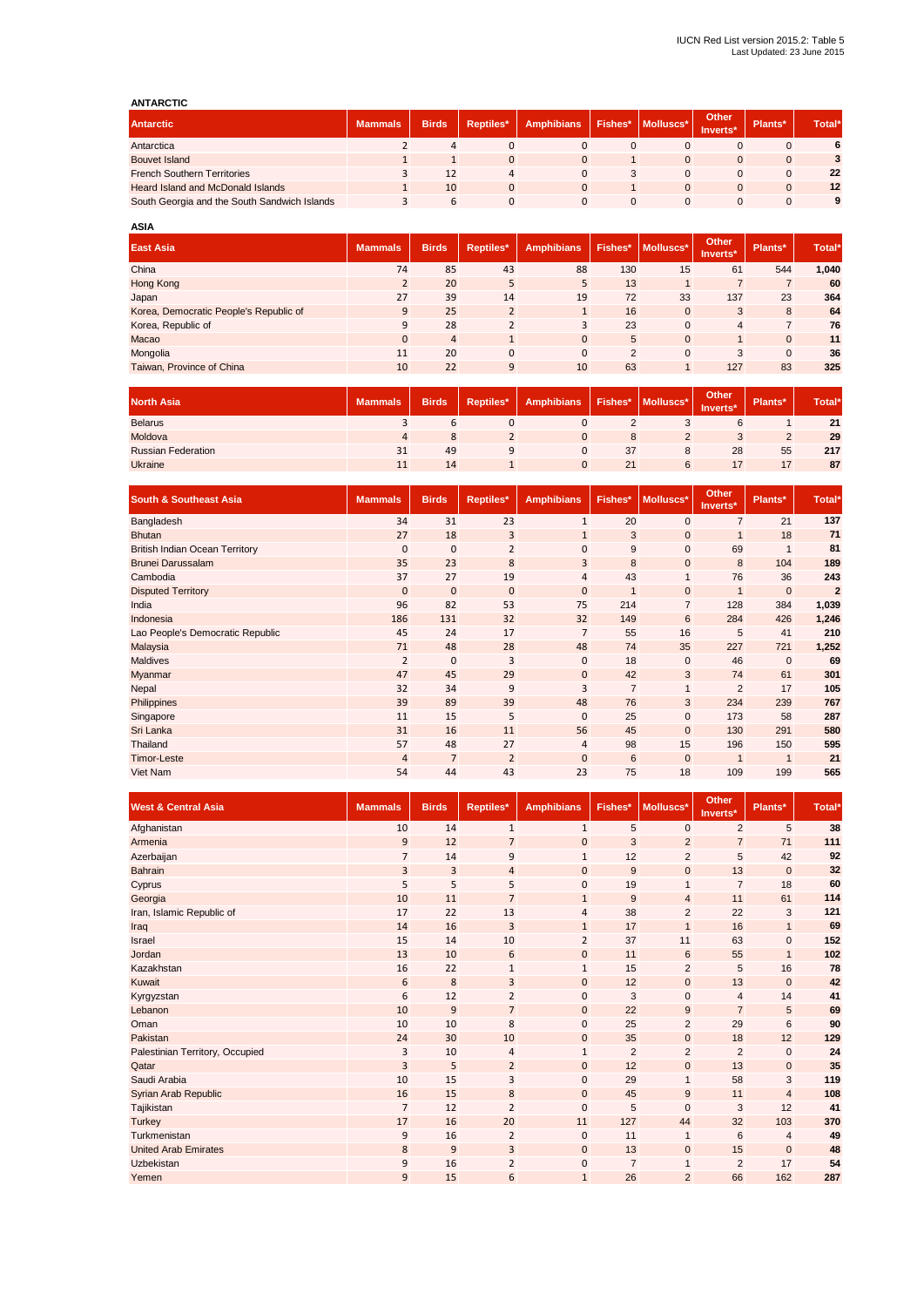| <b>EUROPE</b>                              |                |                |                |                   |                |                |                          |                |                |
|--------------------------------------------|----------------|----------------|----------------|-------------------|----------------|----------------|--------------------------|----------------|----------------|
| <b>Europe</b>                              | <b>Mammals</b> | <b>Birds</b>   | Reptiles*      | <b>Amphibians</b> | Fishes*        | Molluscs*      | <b>Other</b><br>Inverts* | Plants*        | Total*         |
| Albania                                    | 3              | 6              | $\sqrt{4}$     | $\overline{2}$    | 39             | 49             | 9                        | $\pmb{0}$      | 112            |
| Andorra                                    | $\overline{2}$ | $\mathbf{1}$   | $\mathbf{1}$   | $\mathbf{0}$      | $\mathbf 0$    | 3              | $\overline{\mathbf{r}}$  | $\mathbf 0$    | 11             |
| Austria                                    | 3              | 9              | $\mathbf 1$    | $\mathbf{0}$      | 11             | 43             | 26                       | 13             | 106            |
| Belgium                                    | $\overline{2}$ | $\overline{a}$ | $\mathbf 0$    | $\mathbf{0}$      | 10             | 6              | 8                        | $\mathbf 0$    | 30             |
| Bosnia and Herzegovina                     | $\overline{4}$ | 6              | 3              | $\mathbf{1}$      | 34             | 17             | 19                       | $\mathbf{1}$   | 85             |
| <b>Bulgaria</b>                            | $\overline{7}$ | 14             | $\overline{2}$ | $\mathbf{0}$      | 19             | 25             | 12                       | 6              | 85             |
| Croatia                                    | 8              | 12             | 3              | $\overline{2}$    | 59             | 45             | 22                       | 8              | 159            |
| <b>Czech Republic</b>                      | $\overline{2}$ | $\overline{7}$ | $\mathbf 0$    | $\mathbf{0}$      | $\overline{2}$ | $\,6$          | 18                       | 10             | 45             |
| Denmark                                    | $\overline{2}$ | 3              | $\bf 0$        | $\mathbf{0}$      | 15             | 5              | 10                       | $\mathbf{1}$   | 36             |
| Estonia                                    | $\mathbf{1}$   | 5              | $\overline{0}$ | $\mathbf{0}$      | 5              | 3              | 3                        | $\mathbf 0$    | 17             |
| Faroe Islands                              | $\overline{4}$ | $\mathbf{1}$   | $\mathbf 0$    | $\mathbf 0$       | 9              | $\mathbf 0$    | $\mathbf 0$              | $\mathbf 0$    | 14             |
| Finland                                    | $\mathbf 1$    | 6              | $\mathbf 0$    | $\mathbf{0}$      | $6\phantom{1}$ | 3              | $\overline{7}$           | $\overline{2}$ | 25             |
| France                                     | 8              | 9              | 5              | $\overline{2}$    | 46             | 91             | 42                       | 33             | 236            |
| Germany                                    | $\overline{a}$ | $\overline{7}$ | $\mathbf 0$    | $\mathbf{0}$      | 22             | 31             | 26                       | 17             | 107            |
| Gibraltar                                  | 5              | 3              | $\pmb{0}$      | $\mathbf{0}$      | 13             | 3              | $\overline{2}$           | $\mathbf 0$    | 26             |
| Greece                                     | 10             | 12             | 9              | 5                 | 75             | 65             | 57                       | 58             | 291            |
| Greenland                                  | $\overline{7}$ | $\mathbf 1$    | $\mathbf 0$    | $\mathbf{0}$      | $\bf8$         | $\mathbf 0$    | $\mathbf 0$              | $\mathbf{1}$   | 17             |
| Guernsey                                   | $\pmb{0}$      | $\bf{0}$       | $\mathbf{0}$   | $\mathbf{0}$      | $\overline{2}$ | $\mathbf 0$    | $\mathbf 0$              | $\mathbf 0$    | $\overline{2}$ |
| Holy See (Vatican City State)              | $\mathbf 1$    | $\mathbf 0$    | $\mathbf 0$    | $\mathbf{0}$      | $\pmb{0}$      | $\mathbf 0$    | $\mathbf 0$              | $\mathbf 0$    | $\mathbf{1}$   |
| Hungary                                    | $\overline{2}$ | 10             | $1\,$          | $\mathbf{0}$      | 9              | $\bf8$         | 27                       | 10             | 67             |
| Iceland                                    | 6              | $\mathbf{1}$   | $\pmb{0}$      | $\boldsymbol{0}$  | 14             | $\mathbf 0$    | $\mathbf 0$              | $\mathbf 0$    | 21             |
| Ireland                                    | 5              | 3              | $1\,$          | $\bf{0}$          | 23             | $\overline{2}$ | $\overline{4}$           | $\mathbf{1}$   | 39             |
| Isle of Man                                | $\mathbf{1}$   | $\overline{0}$ | $\pmb{0}$      | $\mathbf{0}$      | $\overline{2}$ | $\mathbf 0$    | $\overline{0}$           | $\overline{0}$ | 3              |
| Italy                                      | $\overline{7}$ | 10             | $\overline{4}$ | 9                 | 46             | 72             | 64                       | 67             | 279            |
| Jersey                                     | $\mathbf 0$    | $\mathbf 0$    | $\mathbf 0$    | $\mathbf{0}$      | $\overline{2}$ | $\mathbf 0$    | $\mathbf{1}$             | $\overline{0}$ | 3              |
| Latvia                                     | $\mathbf 1$    | 6              | $\mathbf 0$    | $\mathbf{0}$      | $6\phantom{1}$ | $\overline{4}$ | 8                        | $\mathbf 0$    | 25             |
| Liechtenstein                              | $\mathbf 0$    | $\mathbf 0$    | $\pmb{0}$      | $\mathbf{0}$      | $\pmb{0}$      | $\overline{2}$ | $\overline{2}$           | $\mathbf 0$    | 4              |
| Lithuania                                  | $\overline{2}$ | 6              | $\mathbf 0$    | $\mathbf{0}$      | $6\phantom{1}$ | $\overline{2}$ | 5                        | $\mathbf{1}$   | 22             |
| Luxembourg                                 | $\mathbf 0$    | $\mathbf 1$    | $\bf 0$        | $\mathbf 0$       | $\mathbf{1}$   | 5              | $\overline{2}$           | $\mathbf 0$    | 9              |
| Macedonia, the former Yugoslav Republic of | 5              | 11             | $\overline{2}$ | $\mathbf 0$       | 13             | 61             | $\bf 8$                  | $\mathbf 0$    | 100            |
| Malta                                      | 3              | 3              | $\pmb{0}$      | $\mathbf 0$       | 17             | 3              | $\mathbf{1}$             | $\overline{4}$ | 31             |
| Monaco                                     | $\mathbf 2$    | $\bf 0$        | $\pmb{0}$      | $\bf{0}$          | 11             | $\mathbf 0$    | 3                        | $\mathbf 0$    | 16             |
| Montenegro                                 | $\,6$          | 12             | 3              | $\mathbf 1$       | 27             | 20             | 14                       | $\overline{2}$ | 85             |
| Netherlands                                | 3              | 4              | $\pmb{0}$      | 0                 | 12             | 5              | 5                        | $\mathbf 0$    | 29             |
| Norway                                     | $\overline{7}$ | $\overline{4}$ | $\bf 0$        | $\mathbf 0$       | 19             | 3              | $\overline{7}$           | $\overline{4}$ | 44             |
| Poland                                     | $\overline{4}$ | 8              | $\mathbf{0}$   | $\mathbf{0}$      | $\overline{7}$ | $\overline{7}$ | 15                       | 10             | 51             |
| Portugal                                   | 12             | 9              | $\sqrt{4}$     | $\mathbf{1}$      | 55             | 76             | 18                       | 81             | 256            |
| Romania                                    | $\overline{7}$ | 14             | $\overline{2}$ | $\mathbf{0}$      | 19             | 11             | 27                       | 5              | 85             |
| San Marino                                 | $\bf 0$        | $\mathbf 0$    | $\bf 0$        | $\mathbf{0}$      | $\pmb{0}$      | $\mathbf 0$    | $\mathbf{1}$             | $\mathbf 0$    | $\mathbf{1}$   |
| Serbia                                     | 6              | 11             | $\mathbf 1$    | $\mathbf{0}$      | 11             | 5              | 17                       | 5              | 56             |
| Slovakia                                   | 3              | 8              | $\bf 0$        | $\mathbf{0}$      | $\sqrt{5}$     | 6              | 16                       | $\overline{7}$ | 45             |
| Slovenia                                   | 5              | 5              | $\mathbf{1}$   | $\overline{2}$    | 29             | 32             | 44                       | $\overline{7}$ | 125            |
| Spain                                      | 16             | 11             | 20             | 6                 | 70             | 141            | 74                       | 213            | 551            |
| Svalbard and Jan Mayen                     | $\overline{2}$ | $\mathbf{1}$   | $\mathbf{0}$   | $\bf{0}$          | $\overline{2}$ | $\mathbf 0$    | $\mathbf 0$              | $\mathbf 0$    | 5              |
| Sweden                                     | $1\,$          | 4              | $\pmb{0}$      | $\bf{0}$          | 11             | $\overline{4}$ | 11                       | 5              | 36             |
| Switzerland                                | $\overline{2}$ | 3              | $\mathbf{0}$   | $\mathbf{1}$      | 9              | 10             | 33                       | $\overline{4}$ | 62             |
| United Kingdom                             | 5              | $\overline{4}$ | $\mathbf{1}$   | 0                 | 43             | 5              | 13                       | 16             | 87             |

### **NORTH & CENTRAL AMERICA**

| <b>Mesoamerica</b> | <b>Mammals</b> | <b>Birds</b> | Reptiles* | <b>Amphibians</b> | <b>Fishes*</b> | Molluscs*      | <b>Other</b><br>Inverts* | Plants* | Total* |
|--------------------|----------------|--------------|-----------|-------------------|----------------|----------------|--------------------------|---------|--------|
| <b>Belize</b>      | 9              | 5            | 8         | 5                 | 43             | 0              | 12                       | 35      | 117    |
| Costa Rica         | 10             | 23           | 12        | 61                | 56             |                | 29                       | 131     | 323    |
| El Salvador        |                | 6            | 10        | 10                | 14             | $\mathbf 0$    |                          | 29      | 83     |
| Guatemala          | 17             | 14           | 32        | 80                | 33             | 2              |                          | 97      | 282    |
| Honduras           | 8              | 12           | 40        | 56                | 40             | $\mathbf 0$    | 18                       | 120     | 294    |
| Mexico             | 101            | 61           | 97        | 210               | 170            | $\overline{7}$ | 86                       | 377     | 1,109  |
| Nicaragua          |                | 16           | 9         | 10                | 37             | $\overline{2}$ | 16                       | 44      | 141    |
| Panama             | 16             | 22           | 9         | 49                | 52             | $\mathbf{0}$   | 22                       | 203     | 373    |

| <b>Caribbean Islands</b>         | <b>Mammals</b> | <b>Birds</b>   | Reptiles*      | <b>Amphibians</b> | Fishes* | Molluscs*      | <b>Other</b><br>Inverts* | Plants*        | Total* |
|----------------------------------|----------------|----------------|----------------|-------------------|---------|----------------|--------------------------|----------------|--------|
| Anguilla                         |                | $\overline{1}$ | $\overline{7}$ | $\mathbf{0}$      | 28      | 0              | 10                       | $\overline{4}$ | 51     |
| Antigua and Barbuda              | $\overline{2}$ | $\overline{2}$ | 6              | $\overline{0}$    | 28      | $\overline{0}$ | 11                       | $\overline{4}$ | 53     |
| Aruba                            | $\overline{2}$ | 1              | $\mathbf{1}$   | $\mathbf{0}$      | 21      | $\mathbf{1}$   | $\mathbf{1}$             | 2              | 29     |
| <b>Bahamas</b>                   | 6              | $\overline{7}$ | 8              | $\mathbf{0}$      | 40      | $\mathbf{1}$   | 11                       | 8              | 81     |
| <b>Barbados</b>                  | 3              | $\overline{2}$ | 4              | $\mathbf{0}$      | 28      | $\mathbf 0$    | 11                       | 3              | 51     |
| Bermuda                          | $\overline{4}$ | $\mathbf{1}$   | 3              | $\overline{0}$    | 20      | $\overline{0}$ | 28                       | 8              | 64     |
| Bonaire, Sint Eustatius and Saba | 3              | $\overline{2}$ | 6              | $\mathbf{0}$      | 30      | $\mathbf{0}$   | 11                       | 3              | 55     |
| Cayman Islands                   |                | $\overline{2}$ | $\overline{4}$ | $\overline{0}$    | 31      | $\mathbf{1}$   | 10                       | 22             | 71     |
| Cuba                             | 14             | 18             | 16             | 49                | 41      | 0              | 23                       | 176            | 337    |
| Curaçao                          | $\overline{3}$ | $\overline{2}$ | 3              | $\overline{0}$    | 28      | $\mathbf 0$    | 11                       | 2              | 49     |
| Dominica                         | $\overline{3}$ | 3              | 4              | $\overline{2}$    | 28      | $\mathbf{0}$   | 11                       | 11             | 62     |
| Dominican Republic               | 6              | 15             | 14             | 32                | 28      | $\mathbf{0}$   | 16                       | 42             | 153    |
| Grenada                          | $\overline{3}$ | $\mathbf{1}$   | 6              | $\mathbf{1}$      | 27      | $\mathbf{0}$   | 10                       | 3              | 51     |
| Guadeloupe                       | 5              | $\overline{2}$ | $\overline{7}$ | 3                 | 28      | $\mathbf{1}$   | 15                       | 9              | 70     |
| Haiti                            | 5              | 15             | 15             | 49                | 29      | $\mathbf 0$    | 14                       | 42             | 169    |
| Jamaica                          | 5              | 10             | 10             | 15                | 29      | $\mathbf{0}$   | 15                       | 214            | 298    |